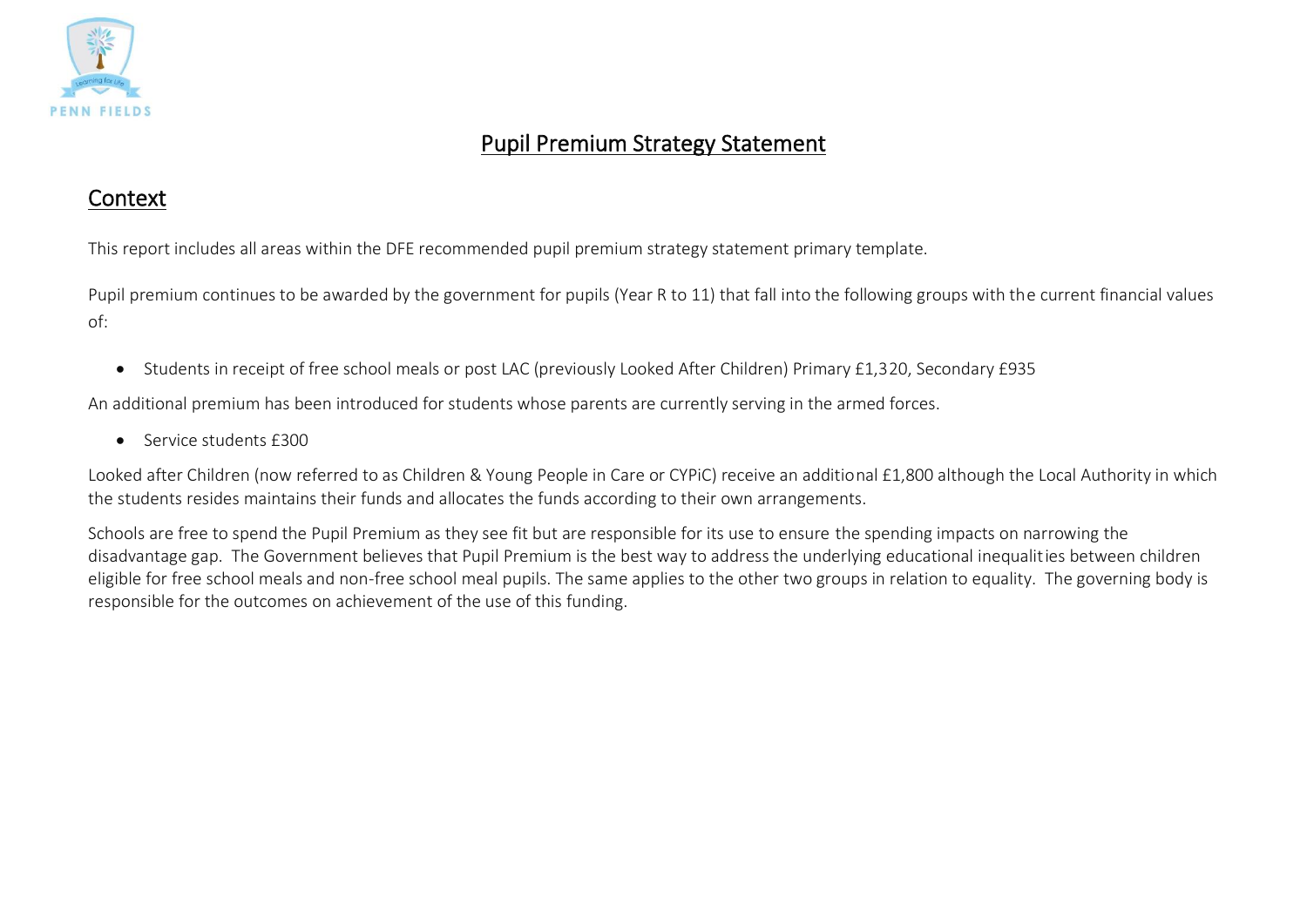#### Pupil Premium Strategy Statement

### School Overview

#### Rationale

Penn Fields is determined that all students are given the best possible chance to achieve their full potential through the highest standards of teaching, focussed support, curriculum enrichment, and pastoral care. We believe the additional provision delivered through the Pupil Premium Funding (PPF) should be available to all students within school who we know to be disadvantaged and vulnerable. The school considers the best ways to allocate Pupil Premium money annually following rigorous data analysis and the careful consideration of the needs of the students.

#### Strategy

We have a clear, strategic tiered approach for Pupil Premium Funding provision, which focuses on the following:

Teaching (focus on high quality teaching, assessment for learning, leading practice, continuous professional development, NQT programme)

#### Targeted academic support (structured interventions, focused teaching)

Wider strategies (enriching opportunities, providing positive behaviour management and supporting social, emotional and mental health)

| Metric                                      | Data                |
|---------------------------------------------|---------------------|
| School name                                 | Penn Fields School  |
| Pupils in school                            | 188                 |
| Proportion of disadvantaged pupils          | 42.5% (80 students) |
| Pupil premium allocation this academic year | £86, 755.00         |
| Academic year or years covered by statement | 2020-21             |
| Publish date                                | November 20         |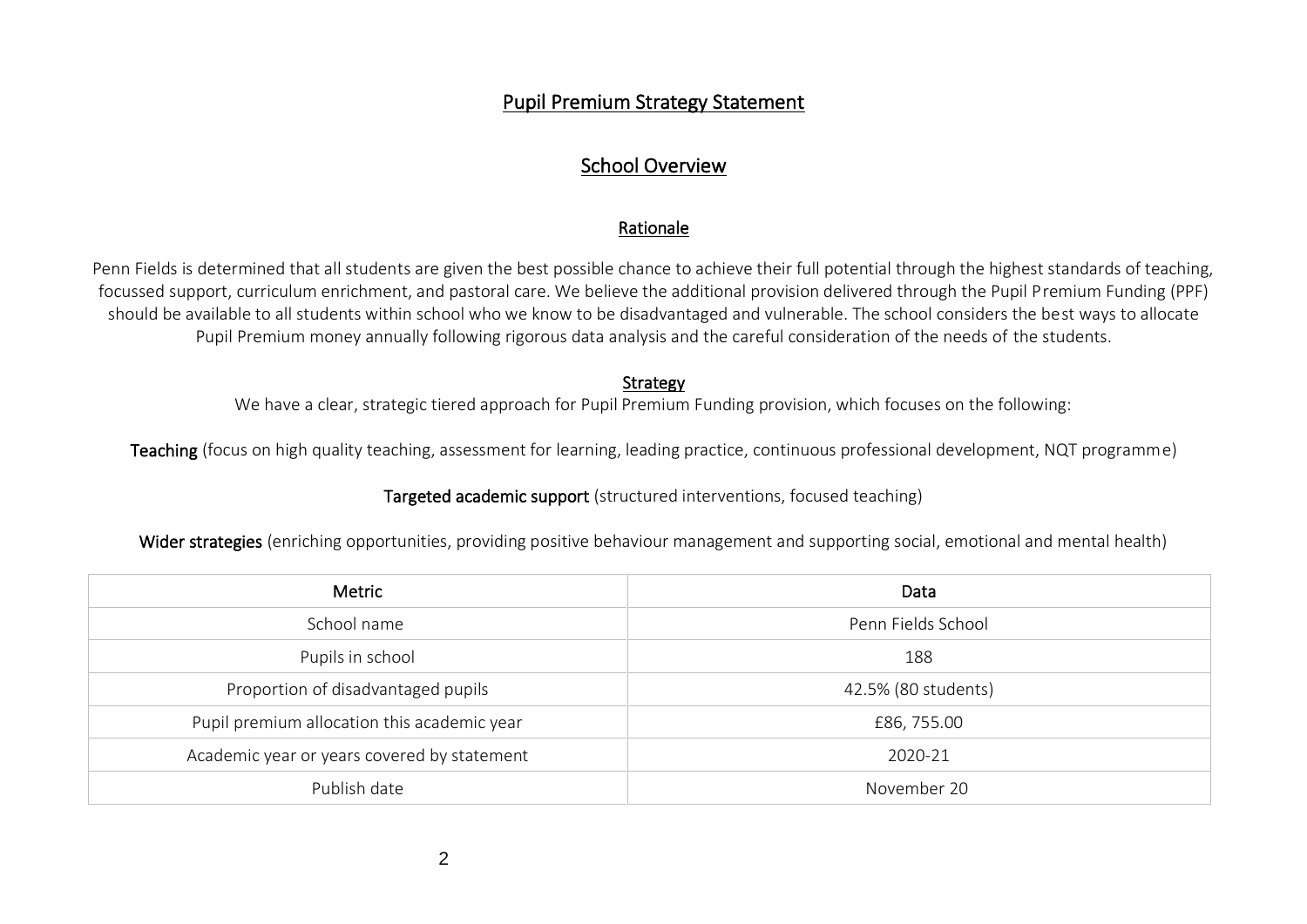| Review date             | July 2021    |
|-------------------------|--------------|
| Statement authorised by | Viv Bunce    |
| Pupil premium lead      | Nicky Payne  |
| Governor lead           | Isabel Woods |

### 2.Main gaps identified; barriers to learning;

The most significant barriers to impact on our student's educational achievement involve both internal and external factors that are identified below, these are generic issues, will be analysed in greater depth in this document.

The factors identified include;

- i. The severity and complexity of a student's special educational needs, and the levels of challenge to their learning, which within Penn Fields provision includes moderate, severe and complex learning difficulties with associated communication difficulties, some students having additional needs such as sensory impairments, physical difficulties, autism and complex health needs.
- ii. Many students have difficulties with communication & expressing their needs, which includes limited expressive & receptive language & social interaction.
- iii. Emotional & well-being needs, e.g. anxiety, attachment issues & self-harm.
- iv. Challenges at home; economic and social issues.
- v. Improving teaching and learning to ensure the highest standards and expectations are achieved to enable students to make the best possible progress.

#### Covid-19

• In addition, this year has seen huge restrictions and impact on all aspects of our students lives including financial, health & education with the COVID 19 situation, this has resulted in students being out of school or having huge disruptions to their school day and their school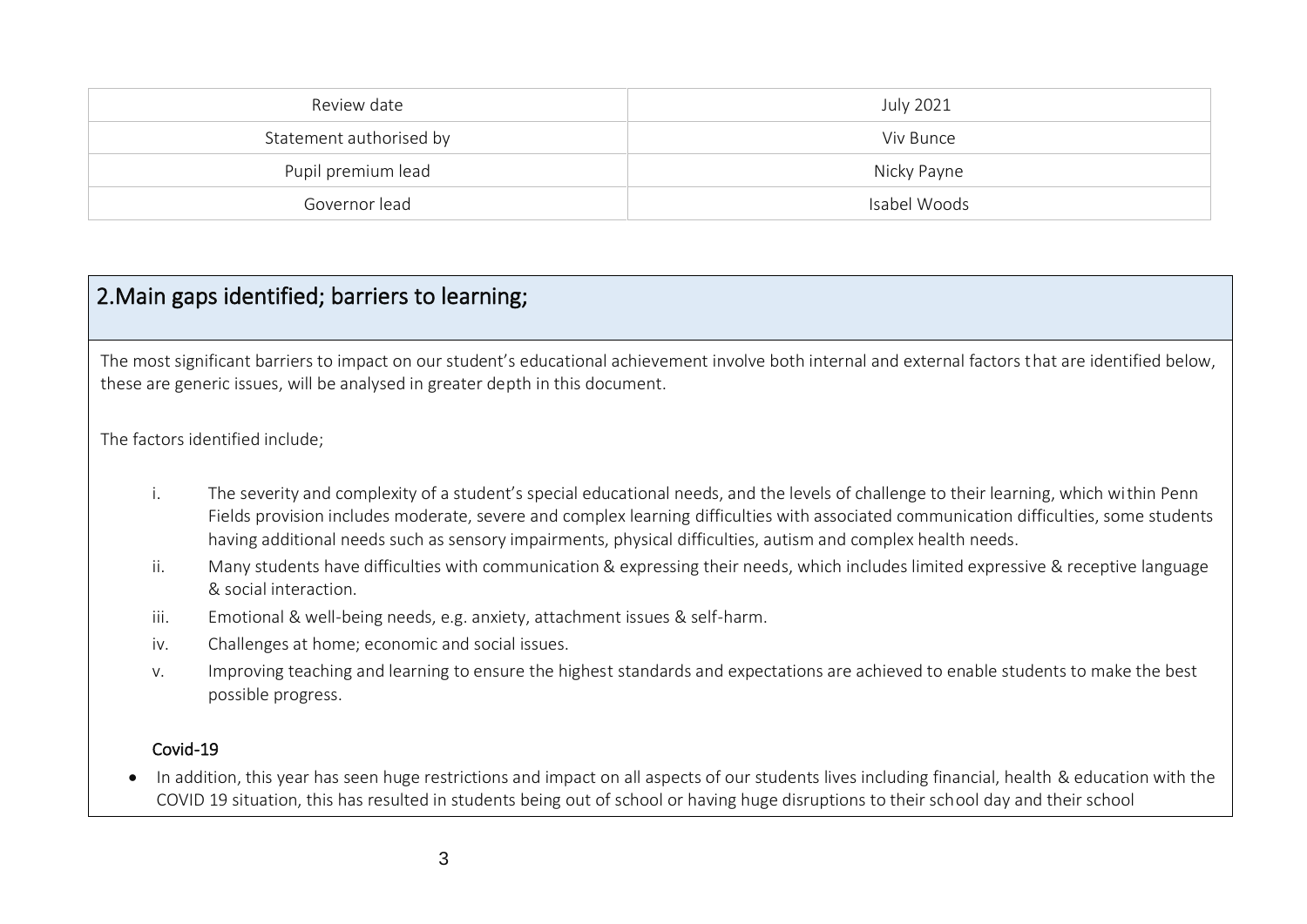|      | attendance, as well as restrictions on specialist services and the school environment being different. An additional Corona virus Catch up<br>fund has been provided by the government which will be used in school to address the additional impact the pandemic has had on all<br>students in some capacity or other.                                                                                                                                                                                                                                                                                              |
|------|----------------------------------------------------------------------------------------------------------------------------------------------------------------------------------------------------------------------------------------------------------------------------------------------------------------------------------------------------------------------------------------------------------------------------------------------------------------------------------------------------------------------------------------------------------------------------------------------------------------------|
|      | <b>Barriers analysis</b>                                                                                                                                                                                                                                                                                                                                                                                                                                                                                                                                                                                             |
| i.   | At Penn Fields all our students have a primary SEN area of need, which are identified within the following - Severe Learning Difficulty (SLD),<br>Speech, Language & Communication (SLCN) / Autistic Spectrum Disorder (ASD) / Multi-Sensory Impairment (MSI), Moderate Learning<br>Difficulty (MLD) / Profound & Multiple Learning Difficulty (PMLD), Hearing Impairment (HI), Behaviour, Emotional & Social Difficulty (BESD),<br>Physical Disability (PD), Complex Learning Difficulty (CLD), Specific Learning Difficulty (SpLD), Social, Emotional, Mental Health (SEMH), Other<br>disability (OD).             |
| ii.  | 27% of our students have speech, language and communication identified as there area of special need. The speech & language team have<br>64 students on their caseload (33%). Some of the students experiencing communication difficulties, have some generic commonalities such<br>as problems with their attention, turn taking, looking and listening as well as using language in a functional and social way. The difficulties<br>experienced by the students impact on their ability to retain information, express themselves due to word find problems, dysfluency and<br>difficulties making speech sounds. |
| iii. | SEMH is identified on 10.5% of our students' area of needs, this category has become increasingly more prominent, and difficulties with<br>anxiety, attachment and emotional outbursts is a problem identified by parents and carers. Penn Fields supports 3 students with external<br>agencies with behaviours associated with mental health related issues such as self-harm.                                                                                                                                                                                                                                      |
| iv.  | Many families face challenges due to their social and economic situation, with some families facing housing issues due to poor living<br>conditions and living in areas of deprivation. Some families are on low incomes with this impacting on providing basic essentials such as food<br>and clothing.                                                                                                                                                                                                                                                                                                             |
|      | 49% of our students are on FSM.                                                                                                                                                                                                                                                                                                                                                                                                                                                                                                                                                                                      |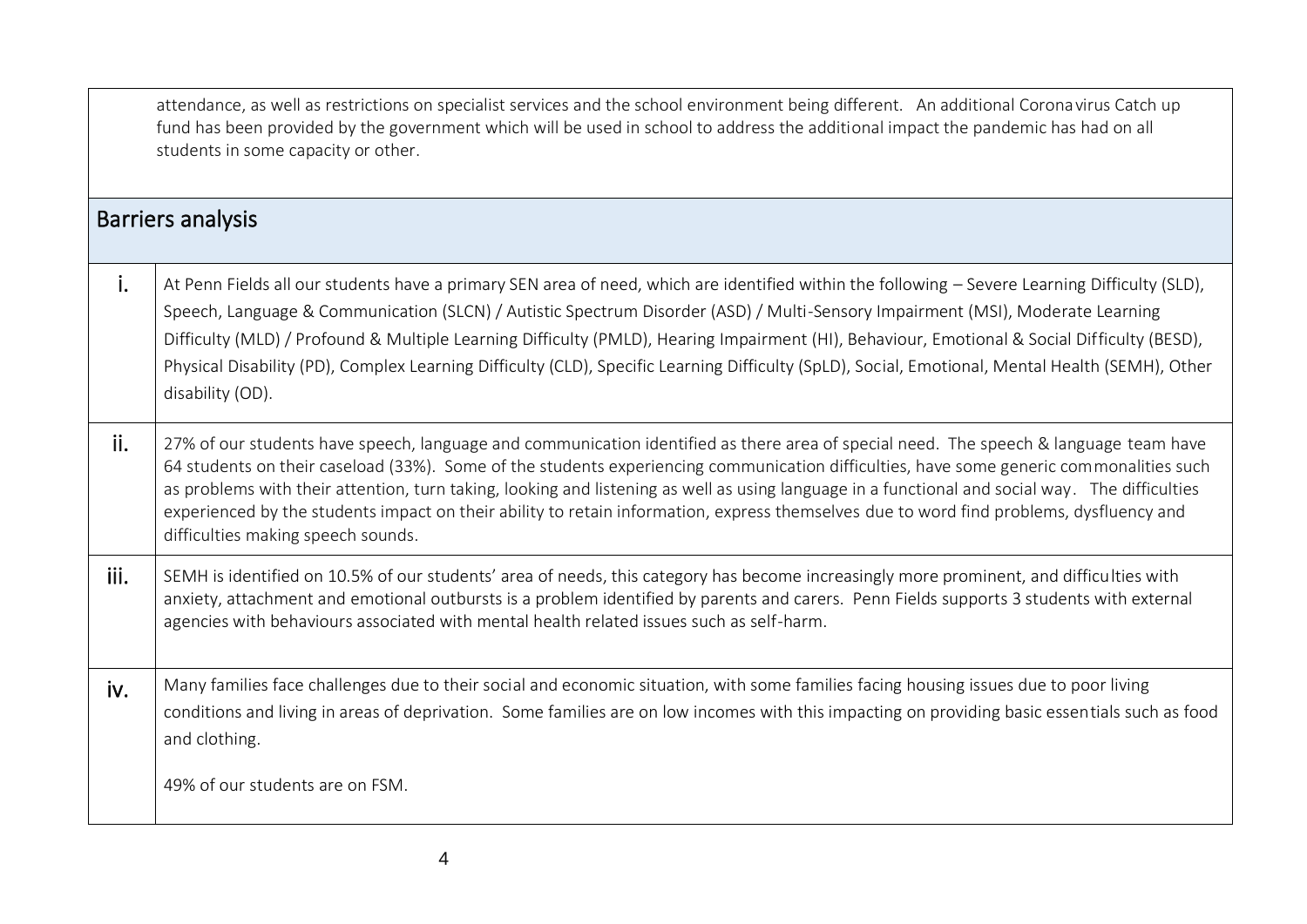| V.  | Teaching quality can pose a barrier to a student's learning and impact on their ability to make progress. At Penn Fields, the focus is to make                                                                                                                                                                |
|-----|---------------------------------------------------------------------------------------------------------------------------------------------------------------------------------------------------------------------------------------------------------------------------------------------------------------|
|     | improvements to teaching and learning by providing a common understanding and shared language of learning. The purpose is enable<br>student progress to move from 'just knowing' facts to seeing connections very visible, with the intention of providing an equal learning profile<br>for all our students. |
| vi. | Covid 19 has presented additional barriers to students at Penn Fields this year, and these further challenges are addressed in separate<br>document in response to the funding allocated to Coronavirus Catch Up Funding.                                                                                     |

| <b>Funding Focus</b>                                                                                                                             |
|--------------------------------------------------------------------------------------------------------------------------------------------------|
|                                                                                                                                                  |
| We have set out how we will allocate the additional funding to support curriculum recovery this academic year. This will be based around the EEF |
| guidance and the use of a 3-tier approach:                                                                                                       |
| <b>Tier 1: Teaching</b>                                                                                                                          |
| Good - quality teaching                                                                                                                          |
| Effective assessment review                                                                                                                      |
| Supporting remote learning                                                                                                                       |
| Focusing on professional development<br>$\bullet$                                                                                                |
| <b>Tier 2: Targeted academic support</b>                                                                                                         |
| Good quality one to one and small group interventions.<br>$\bullet$                                                                              |
| Using teaching assistants for 'targeted support'                                                                                                 |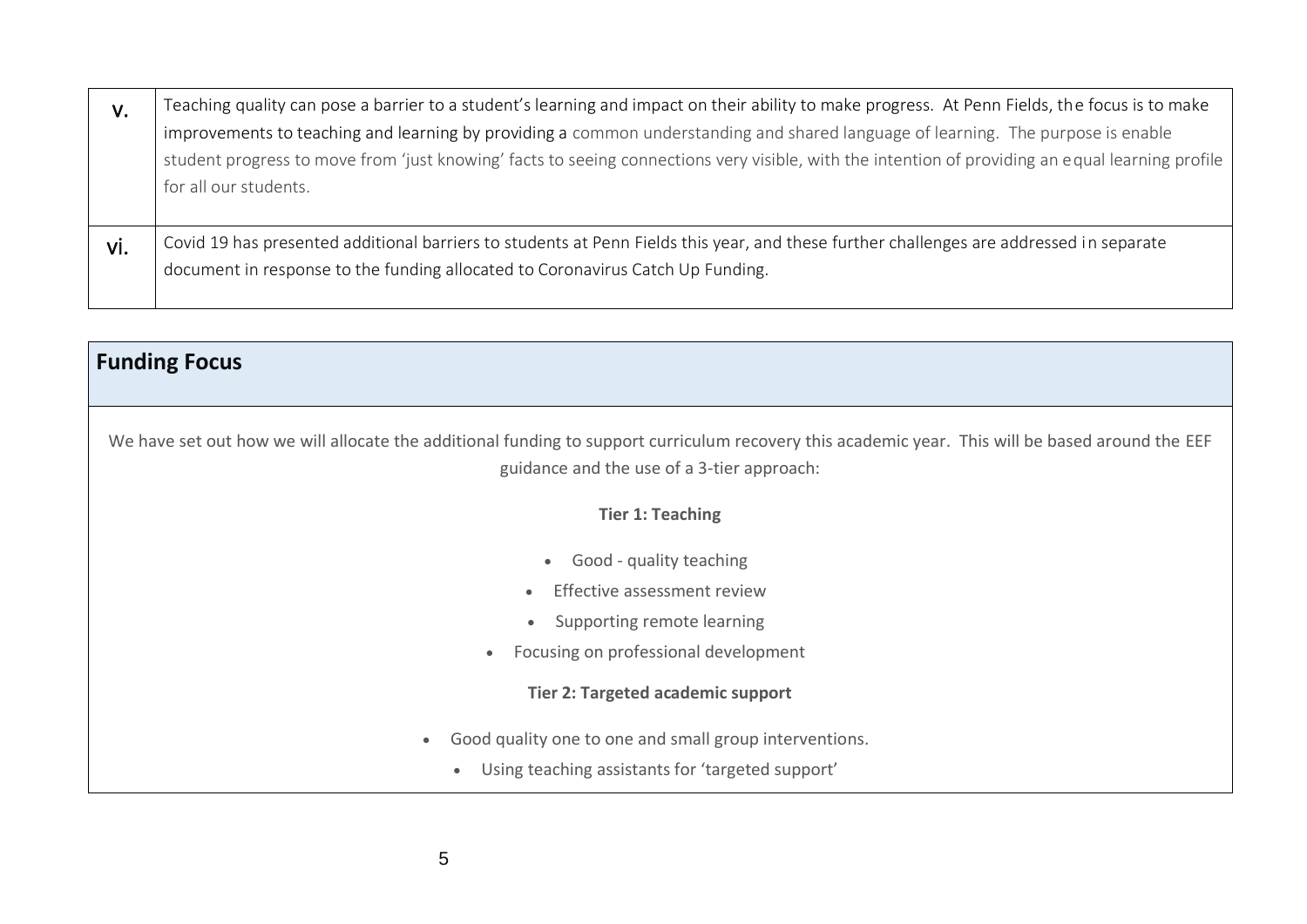#### **Tier 3: Wider strategies**

- Supporting student's behaviour, social & emotional needs.
- Providing parent / carer support with welfare & home learning.

#### Strategy Aims for Disadvantaged Pupils - Academic Achievement

| Aim                                                                                                                                             | Evidence of impact                                                                                                                                                                                    | Target date  | Longer Term Plan |
|-------------------------------------------------------------------------------------------------------------------------------------------------|-------------------------------------------------------------------------------------------------------------------------------------------------------------------------------------------------------|--------------|------------------|
| Establish quality phonics teaching<br>through the development of Read, Write,<br>Inc in Primary & for targeted groups<br>across Secondary.      | To recognise speed sounds & to "Fred Talk" & develop<br>blending skills.                                                                                                                              | July<br>2021 | July<br>2022     |
| Improve the process of teaching &<br>learning through the development of a<br>three year plan to implement SOLO<br>Taxonomy into the classroom. | Evidence will show teaching staff applying the model<br>in their classroom, with students beginning to classify<br>their learning outcome.                                                            | July<br>2021 | July<br>2023     |
| Develop a progressive and cohesive<br>curriculum. Purposeful placement of<br>subjects, clear skills progression in all<br>subjects              | Long term overview in place to show how teaching &<br>learning is implemented across the key stages<br>enabling the opportunity to build upon knowledge &<br>skills in a clearly structured approach. |              |                  |
| Develop the PHSE curriculum to provide a<br>detailed and comprehensive scheme of<br>learning.                                                   | Evidence will show teaching staff effectively using the<br>scheme of learning and resources to support the<br>delivery of PSHE/Health & Well-being across school.                                     | July<br>2021 | July<br>2022     |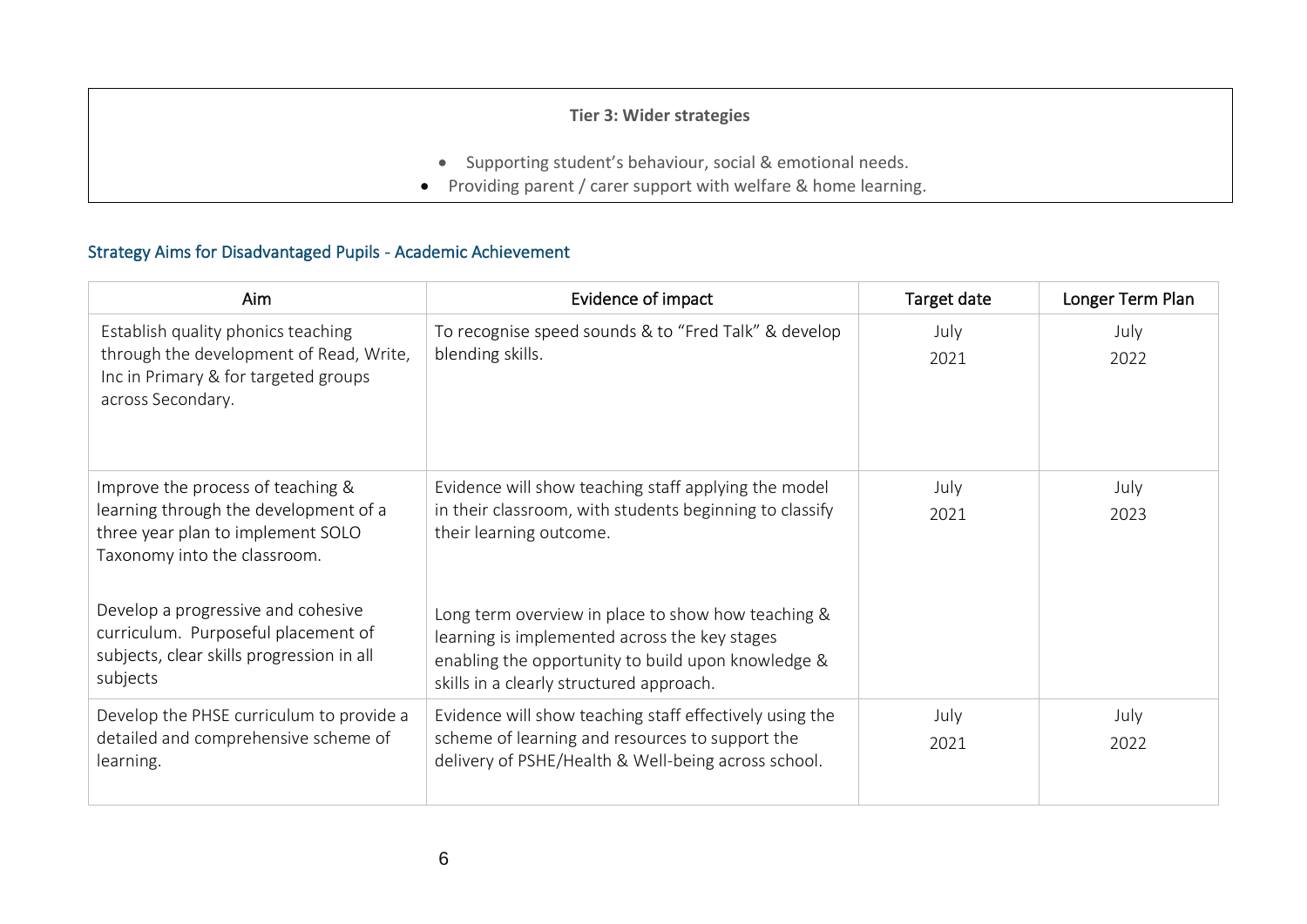|                                                                                                                                                          | Long term overview in place to show how PSHE<br>teaching & learning is implemented across the key<br>stages enabling the opportunity to build upon<br>knowledge & skills in a clearly structured approach. |              |              |
|----------------------------------------------------------------------------------------------------------------------------------------------------------|------------------------------------------------------------------------------------------------------------------------------------------------------------------------------------------------------------|--------------|--------------|
| Provide support to ensure students have<br>opportunities for good quality digital<br>access and their online learning can be<br>meaningful and engaging. | Evidence will show how ICT is supporting the student's<br>progress, and providing a wider range of learning<br>programs.                                                                                   | July<br>2021 | July<br>2022 |
| (Linked to Catch-up funding post<br>pandemic.                                                                                                            | Planning demonstrates links to apps to support<br>learning opportunities.                                                                                                                                  |              |              |
| Utilise effective apps to support on-site /<br>off site learning.                                                                                        |                                                                                                                                                                                                            |              |              |
| Develop staff expertise and establish a                                                                                                                  | Staff confidence in teaching specific literacy                                                                                                                                                             | July         | July         |
| specialist intervention program to<br>support students with specific literacy                                                                            | difficulties is evident in their teaching.                                                                                                                                                                 | 2021         | 2022         |
| difficulties.                                                                                                                                            | Intervention program shows an improvement of 50%                                                                                                                                                           |              |              |
|                                                                                                                                                          | in reading, writing & spelling.                                                                                                                                                                            |              |              |
|                                                                                                                                                          | Staff CPD & professional development with strategies<br>for supporting students with Dyslexia.                                                                                                             |              |              |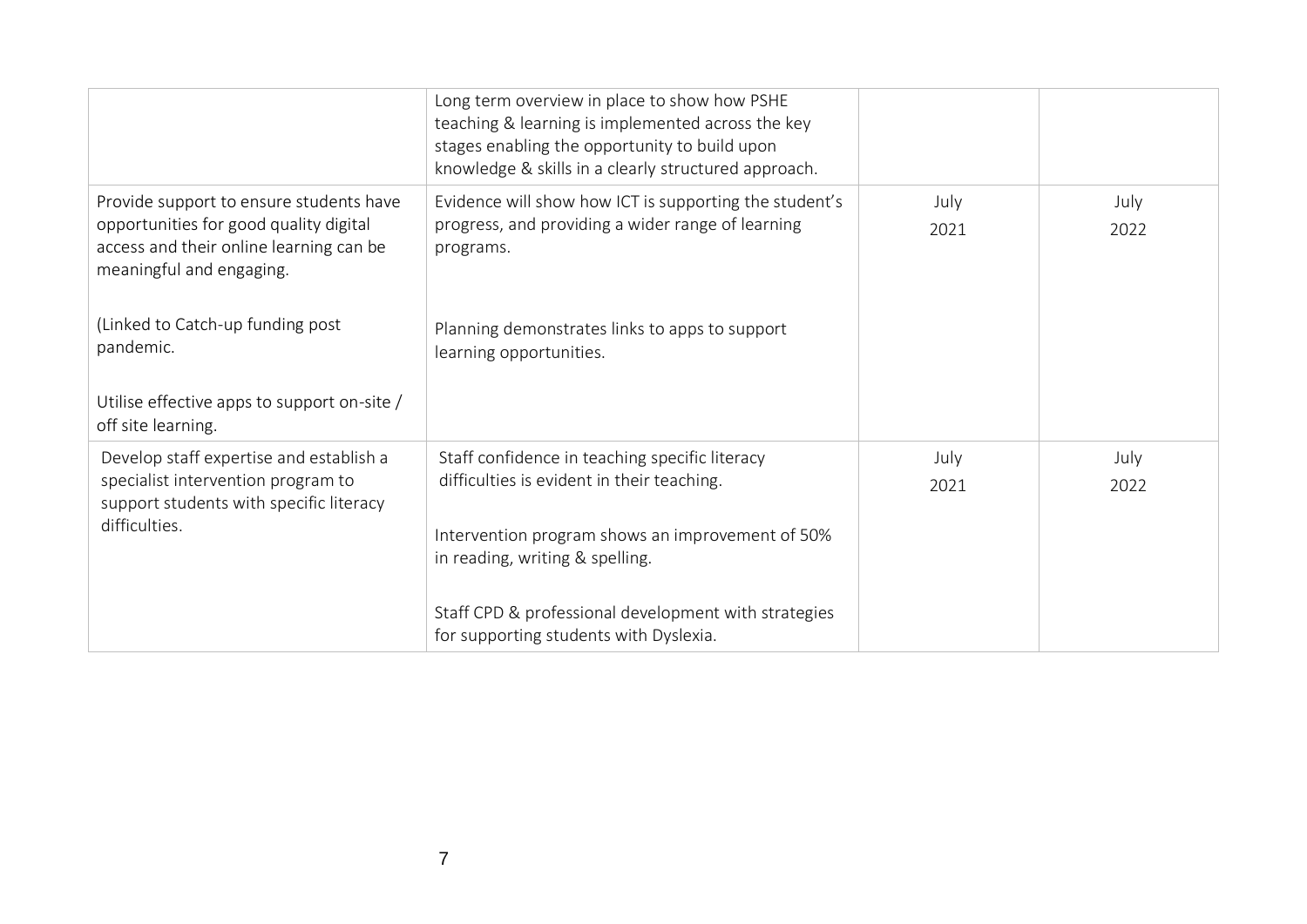## Strategy aims for disadvantaged pupils – wider outcomes (e.g. independence)

| <b>Measure</b>                                                                             | Activity                                                                                                                                                                                                                                                           |
|--------------------------------------------------------------------------------------------|--------------------------------------------------------------------------------------------------------------------------------------------------------------------------------------------------------------------------------------------------------------------|
| Establish a program of parental /                                                          | Parental involvement                                                                                                                                                                                                                                               |
| carer engagement.<br>Establish a Youth Club co-                                            | Create a calendar of events to include, a range of activities to support parents / carers across school such as<br>curriculum workshops, careers advice, and specialist external professional. The aim is to use different methods<br>to extend parent engagement. |
| ordinator to plan a progressive                                                            |                                                                                                                                                                                                                                                                    |
| program of events.                                                                         | Social Opportunities (Youth Club)                                                                                                                                                                                                                                  |
| Establish a Youth Club program<br>to promote positive experiences<br>and social skills.    | Participation in Youth Club/Residential trips to support social confidence, improved self-esteem, resilience &<br>communication skills.                                                                                                                            |
| Enrichment activities, residential<br>trips and opportunities for<br>community engagement. |                                                                                                                                                                                                                                                                    |
| Well-being Mentor                                                                          | <b>TLSA Mentor Support</b>                                                                                                                                                                                                                                         |
|                                                                                            | Fortnightly or weekly (if required) contact with each student to discuss areas of difficulties, celebrate success &<br>identify their wishes.                                                                                                                      |
|                                                                                            | Support families with particular topics of discussion.                                                                                                                                                                                                             |
| Play therapist                                                                             | Play Therapist Input                                                                                                                                                                                                                                               |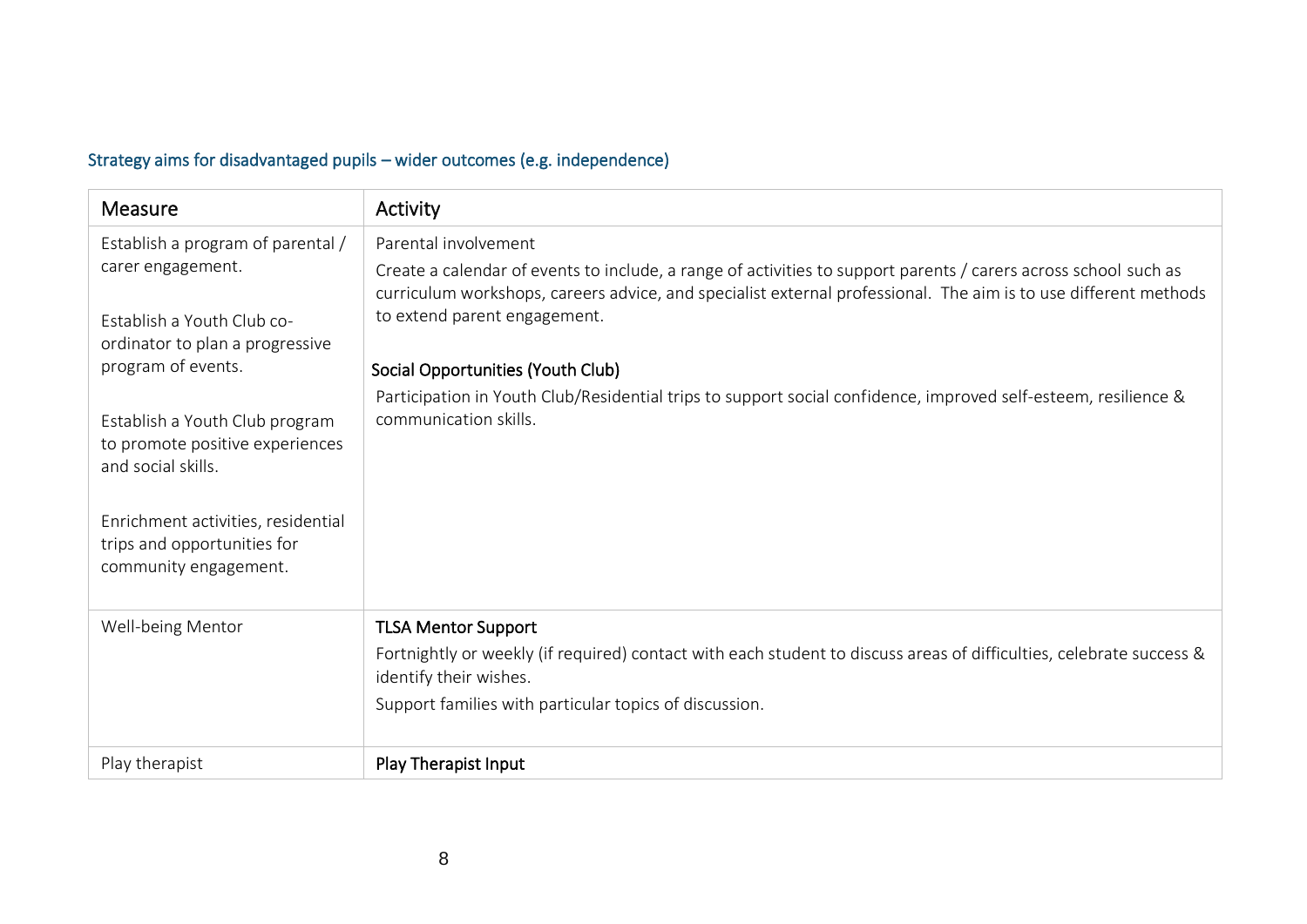|                                                  | A professionally trained Play Therapist to help support our students to gain an insight and an understanding of<br>their experiences, increasing emotional resilience and developing coping strategies.        |
|--------------------------------------------------|----------------------------------------------------------------------------------------------------------------------------------------------------------------------------------------------------------------|
| Barriers to learning these<br>priorities address | Establishing / maintaining parental engagement with some families.                                                                                                                                             |
| Projected spending                               | <b>Wider Outcomes</b><br>Parent Engagement £2,000<br>Well-being Mentor – Children in Care students (CIC) supported by Virtual schools £1,000<br>2.<br>3.<br>Play Therapist £25,000<br>Youth Club £10,000<br>4. |

## Teaching priorities for current academic year

| Aim                                                                                                                         | Evidence of impact                                                                                                          | Target date                        |
|-----------------------------------------------------------------------------------------------------------------------------|-----------------------------------------------------------------------------------------------------------------------------|------------------------------------|
| Priority 1                                                                                                                  | To see attainment in reading improve.                                                                                       | December 2020                      |
| Introduce Read, Write Inc phonics to school<br>$\bullet$<br>that will provide an effective program for<br>teaching reading. | To observe the teaching of phonics embedded in classroom<br>practice.                                                       | <b>April 2021</b>                  |
| Provide high quality CPD from Ruth Miskin<br>Trainers to ensure all teaching staff are<br>teaching reading with confidence. |                                                                                                                             | July 2021                          |
| Priority 2<br>Improve the process of teaching & learning<br>$\bullet$<br>through the development of a two year plan         | To see the introduction of the SOLO taxonomy to provide a<br>systematic way to show how students understanding<br>develops. | December 2020<br><b>April 2021</b> |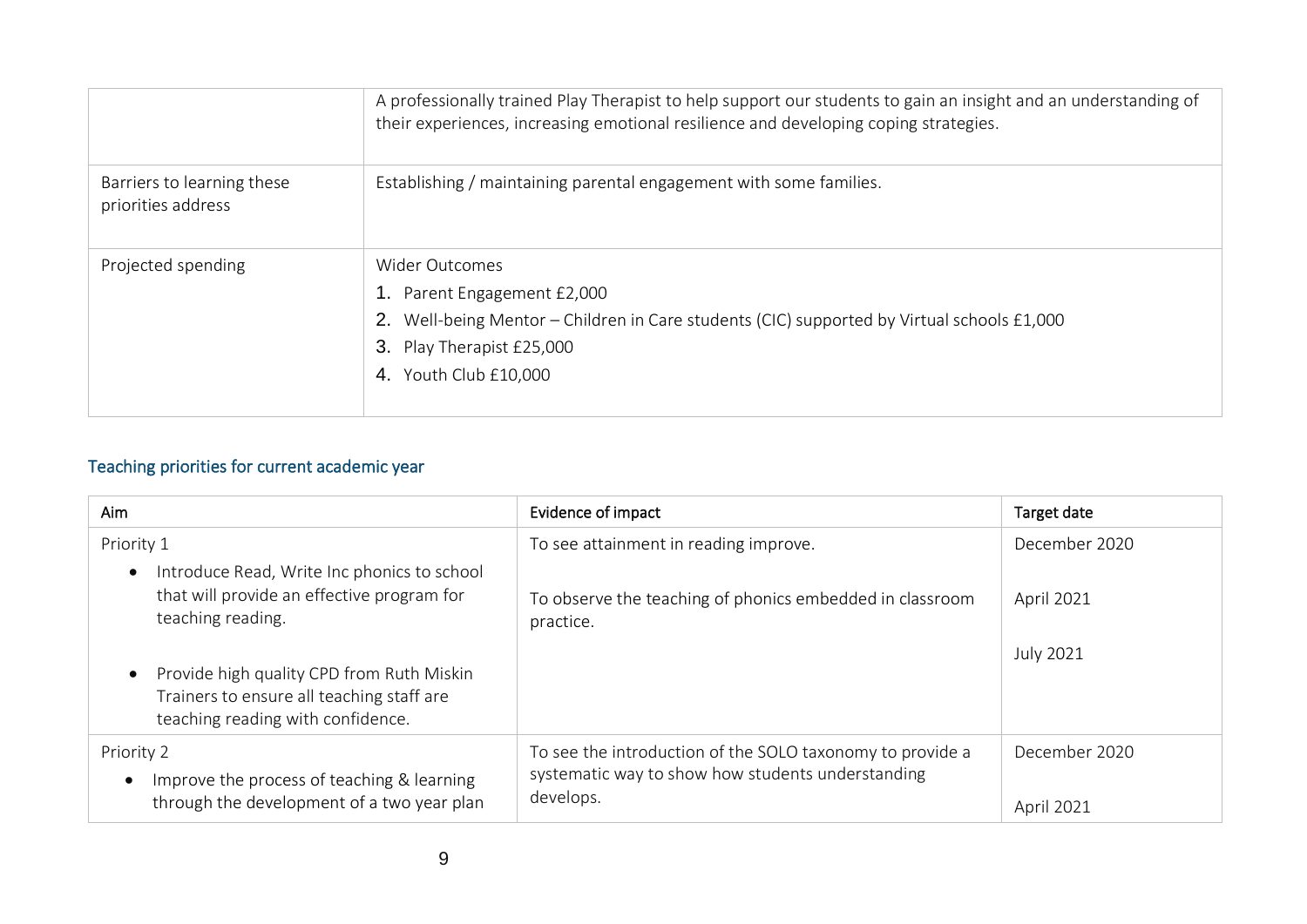| to implement SOLO Taxonomy into the<br>classroom.<br>$\bullet$<br>progression in all subjects                                                  | Create a progressive and cohesive curriculum.<br>Purposeful placement of subjects, clear skills | To see changes to our curriculum starting with 6 <sup>th</sup> Form &<br>tracking back through each key stage.                                                                                                                                                                                                        | <b>July 2021</b>            |
|------------------------------------------------------------------------------------------------------------------------------------------------|-------------------------------------------------------------------------------------------------|-----------------------------------------------------------------------------------------------------------------------------------------------------------------------------------------------------------------------------------------------------------------------------------------------------------------------|-----------------------------|
| Priority 3                                                                                                                                     |                                                                                                 |                                                                                                                                                                                                                                                                                                                       |                             |
| Emphasis placed on supporting remote<br>$\bullet$<br>knowledge.<br>$\bullet$<br>families.<br>Membership to National Online Safety<br>$\bullet$ | learning & developing students IT skills &<br>Provide specialist support to staff, students &   | To embed remote learning as a platform to support our<br>students to continue to access a sequence of lessons to<br>maintain consistent learning.<br>Access to a 'Safe Remote Education Hub' to support school<br>staff, parents and students with the knowledge to provide a<br>comprehensive online safety program. | December 2020<br>April 2021 |
| Priority 4                                                                                                                                     |                                                                                                 |                                                                                                                                                                                                                                                                                                                       | <b>July 2021</b>            |
| Implement a progressive and structure<br>$\bullet$<br>PSHE/Health & Well-being.                                                                | approach to supporting the development of                                                       | To provide a program for PSHE that is well-structured,<br>spiralled and progressive, to equip students for life.                                                                                                                                                                                                      | <b>July 2022</b>            |
| Priority 5<br>$\bullet$<br>through an assessment / intervention<br>diagnosis assessment is required.                                           | Students identified as possibly Dyslexic will go<br>programme to determine whether a formal     | To provide specific strategies for supporting pupils with<br>Dyslexia.<br>To improve the reading, writing & spelling of pupils with<br>Dyslexia.                                                                                                                                                                      | <b>July 2021</b>            |
|                                                                                                                                                |                                                                                                 | To enable students to have a formal diagnosis.                                                                                                                                                                                                                                                                        |                             |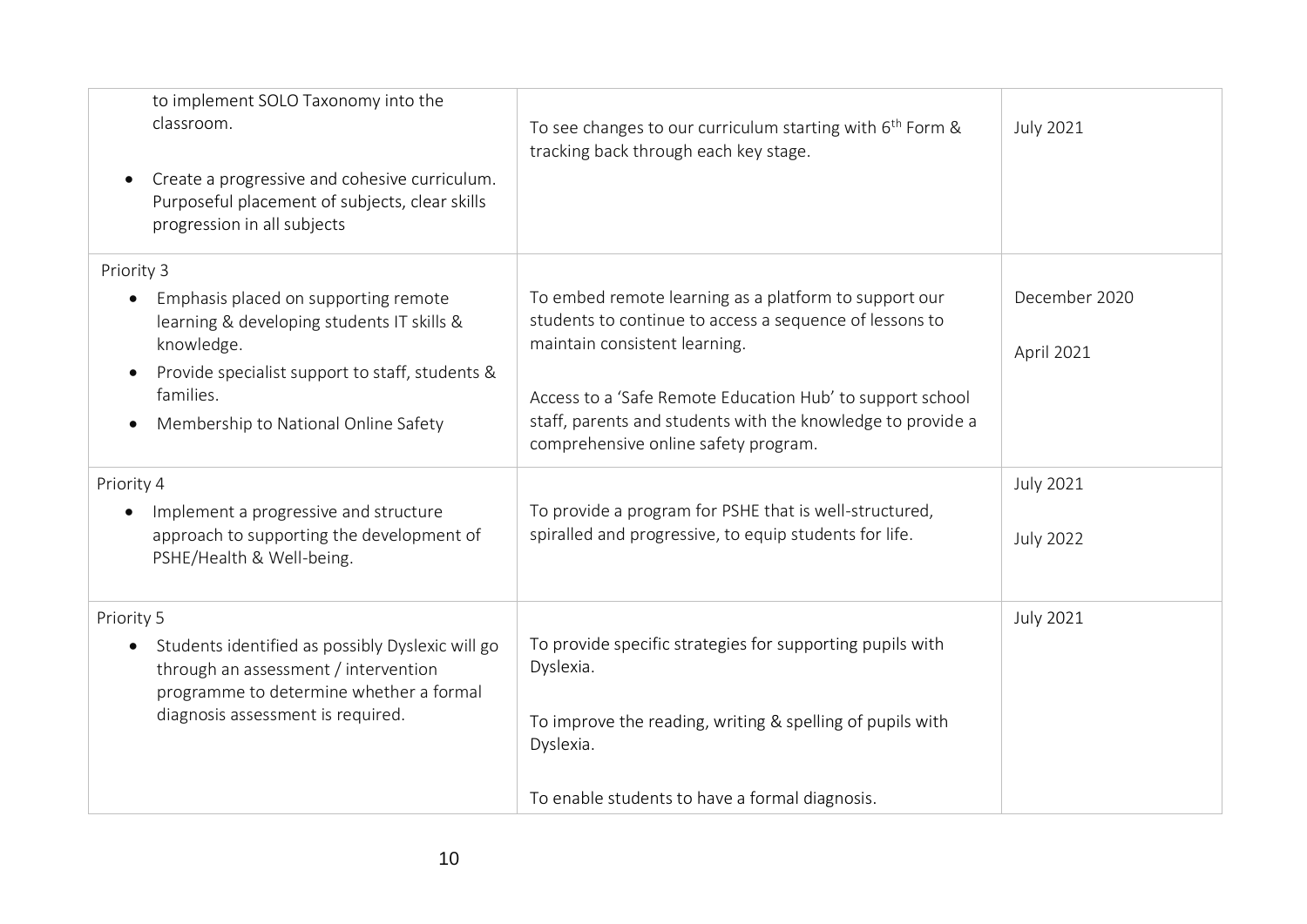| Support a school based member of staff to<br>become trained in completing Dyslexia<br>screening tests.               | To provide a bespoke CPD programme. |  |
|----------------------------------------------------------------------------------------------------------------------|-------------------------------------|--|
| Provide on-site member of teaching staff to<br>coordinate assessment process, interventions<br>& links with parents. |                                     |  |
| Provide CPD for staff to support their<br>$\bullet$<br>knowledge of dyslexia specific learning<br>difficulties.      |                                     |  |

## Targeted academic support for current academic year

| Measure                                                                                                                              | Activity                                                                                                                    |
|--------------------------------------------------------------------------------------------------------------------------------------|-----------------------------------------------------------------------------------------------------------------------------|
| Priority 1<br>Improve attainment in phoneme<br>knowledge to increase reading<br>skills.                                              | Increased frequency of phonic activities (daily practice)<br>Systematic approach adopted across school to teaching phonics. |
| Priority 2<br>Introduction of SOLO taxonomy<br>to create a consistent approach<br>to the students' involvement in<br>their learning. | Consistent approach for staff to follow.<br>A clear teaching and learning plan from Key stage 1 through to $6th$ form.      |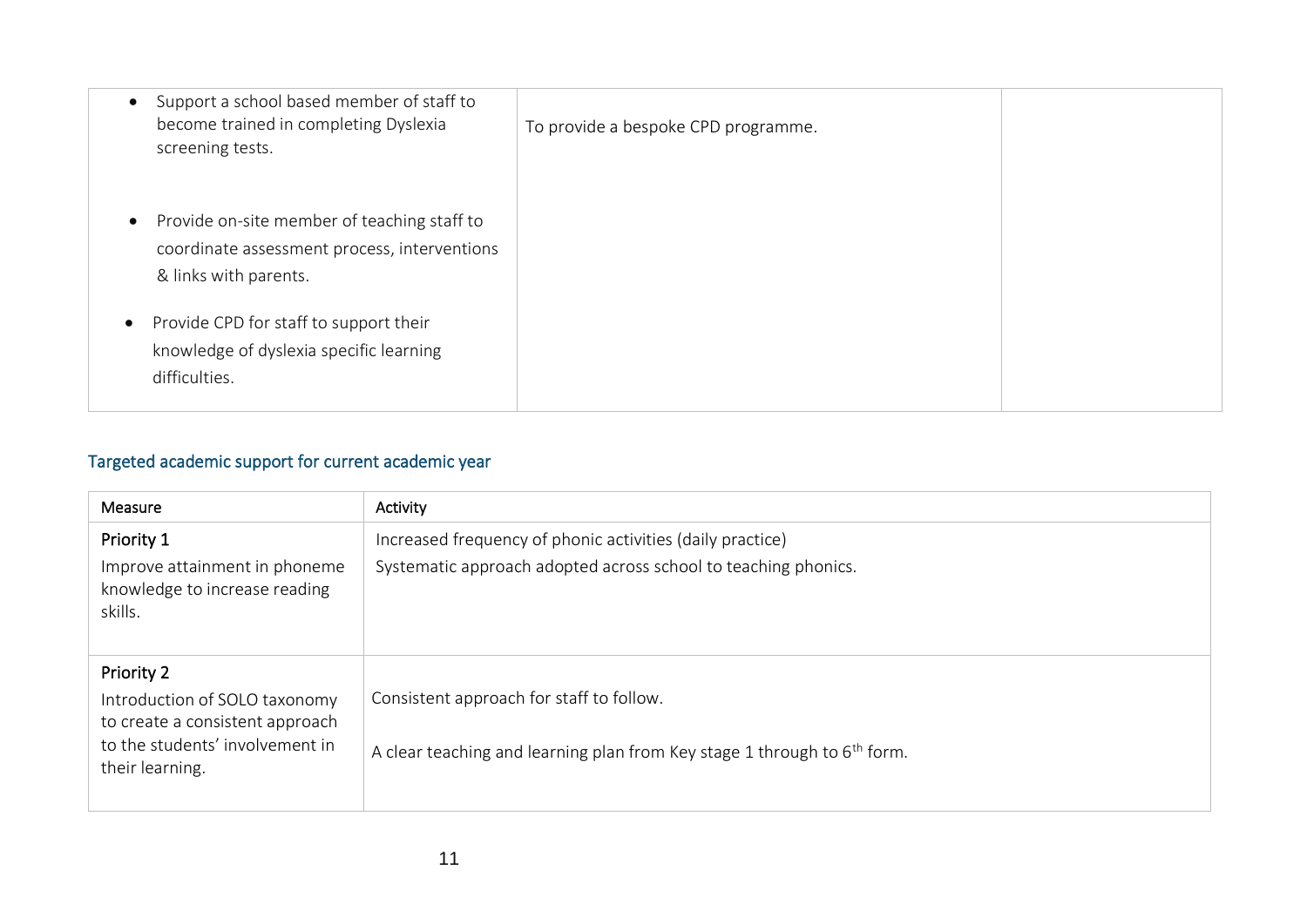| A curriculum coverage to<br>prepare students for their<br>learning pathway which prepares<br>them for adulthood.                                |                                                                                                            |
|-------------------------------------------------------------------------------------------------------------------------------------------------|------------------------------------------------------------------------------------------------------------|
| Priority 3<br>Provide remote learning that<br>enables all students to access the<br>same opportunities to support<br>their learning if at home. | Consistency for all students to have remote access.                                                        |
| Priority 4<br>Introduce a new PSHE scheme of<br>work to support & develop the<br>subject.                                                       | Implementation of a new scheme to support curriculum coverage with the use of high quality resources.      |
| Priority 5                                                                                                                                      | Use the support of a Specialist Learning Support Team.                                                     |
| Identify pupils with Dyslexia &                                                                                                                 | Follow Wolverhampton's Dyslexia Pathway.                                                                   |
| provide a range of strategies to<br>meet their needs,                                                                                           | Provide quality interventions with support from a specialist teacher.                                      |
| Barriers to learning these                                                                                                                      | Providing a common understanding and shared language of learning through improving the quality of teaching |
| priorities address                                                                                                                              | & learning.                                                                                                |
| Projected spending                                                                                                                              | Priority 1                                                                                                 |
|                                                                                                                                                 | Phonics: Read, Write Inc                                                                                   |
|                                                                                                                                                 | Purchasing reading books £3,000<br>$\bullet$                                                               |
|                                                                                                                                                 | Consultancy days for RWI support £500<br>$\bullet$                                                         |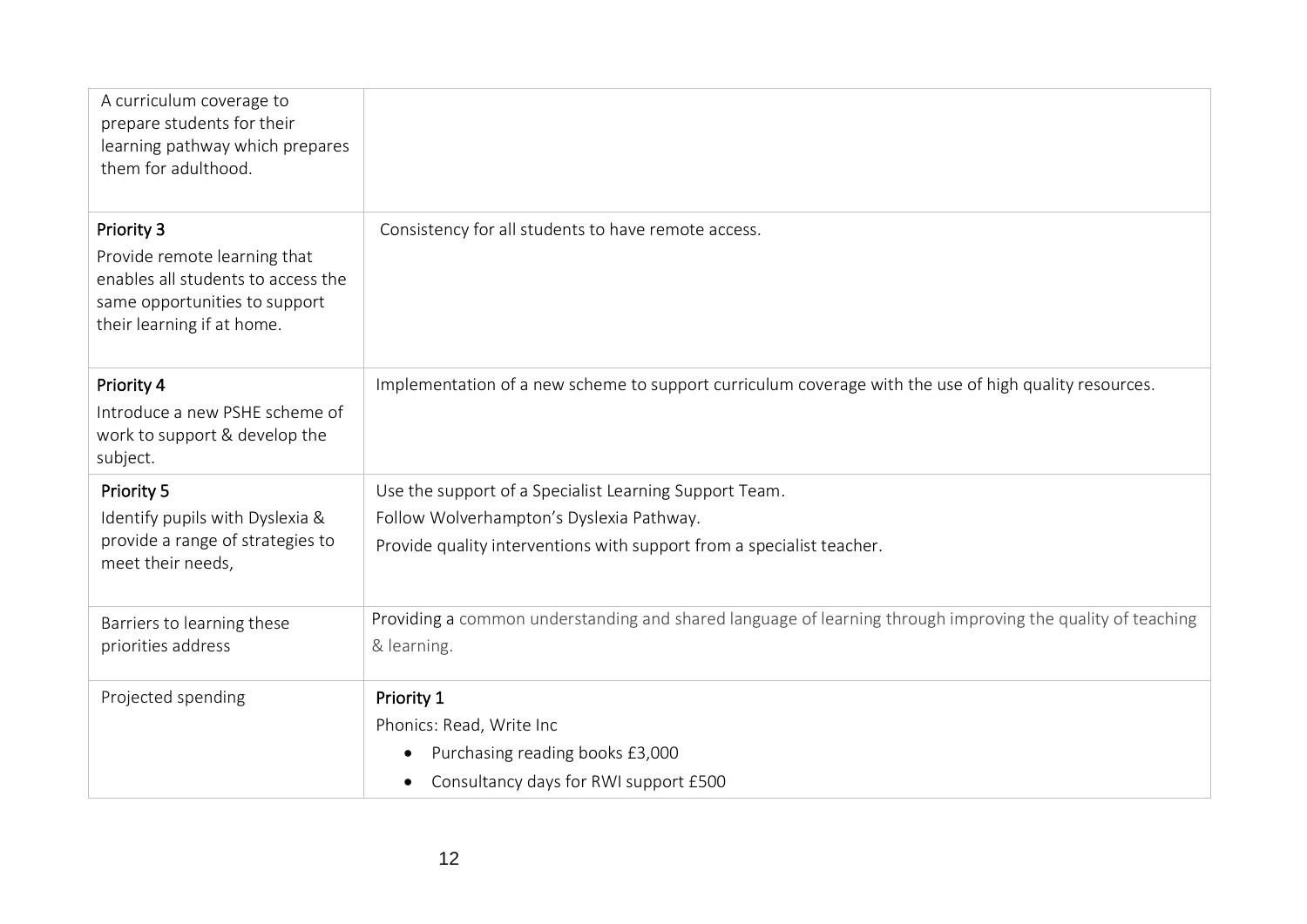| Teacher cover x3 over the year to support staff & complete learning walks. £690<br>$\bullet$                                    |
|---------------------------------------------------------------------------------------------------------------------------------|
| Resources: RWI materials & reading scheme to support KS 3 / 4 intervention approximately £3,000<br>Oxford Owl Subscription £300 |
| Total £7,490                                                                                                                    |
| <b>Priority 2</b>                                                                                                               |
| Consultancy days with Craig Parkinson - 3 days @£1,600                                                                          |
| Cover teacher days to develop use of SOLO 3 days @£230                                                                          |
| Supportive reading material for staff (specialist guides for science/PE/maths - £150                                            |
| <b>Total £5,640</b>                                                                                                             |
| <b>Priority 3</b>                                                                                                               |
| Membership to online safety access to training / curriculum support £595                                                        |
| Subject leader cover days to support development of curriculum content - 3 days @£230                                           |
| <b>Total £1,285</b>                                                                                                             |
| Priority 4                                                                                                                      |
| Jigsaw Whole Primary School Set £560                                                                                            |
| Nursery PSHE/Health & Well-being £320                                                                                           |
| Jigsaw REST - digital version £200                                                                                              |
| Subject leader cover days to support roll out of program - 3 days @£230                                                         |
| Resources: Jigsaw packs to support                                                                                              |
| р                                                                                                                               |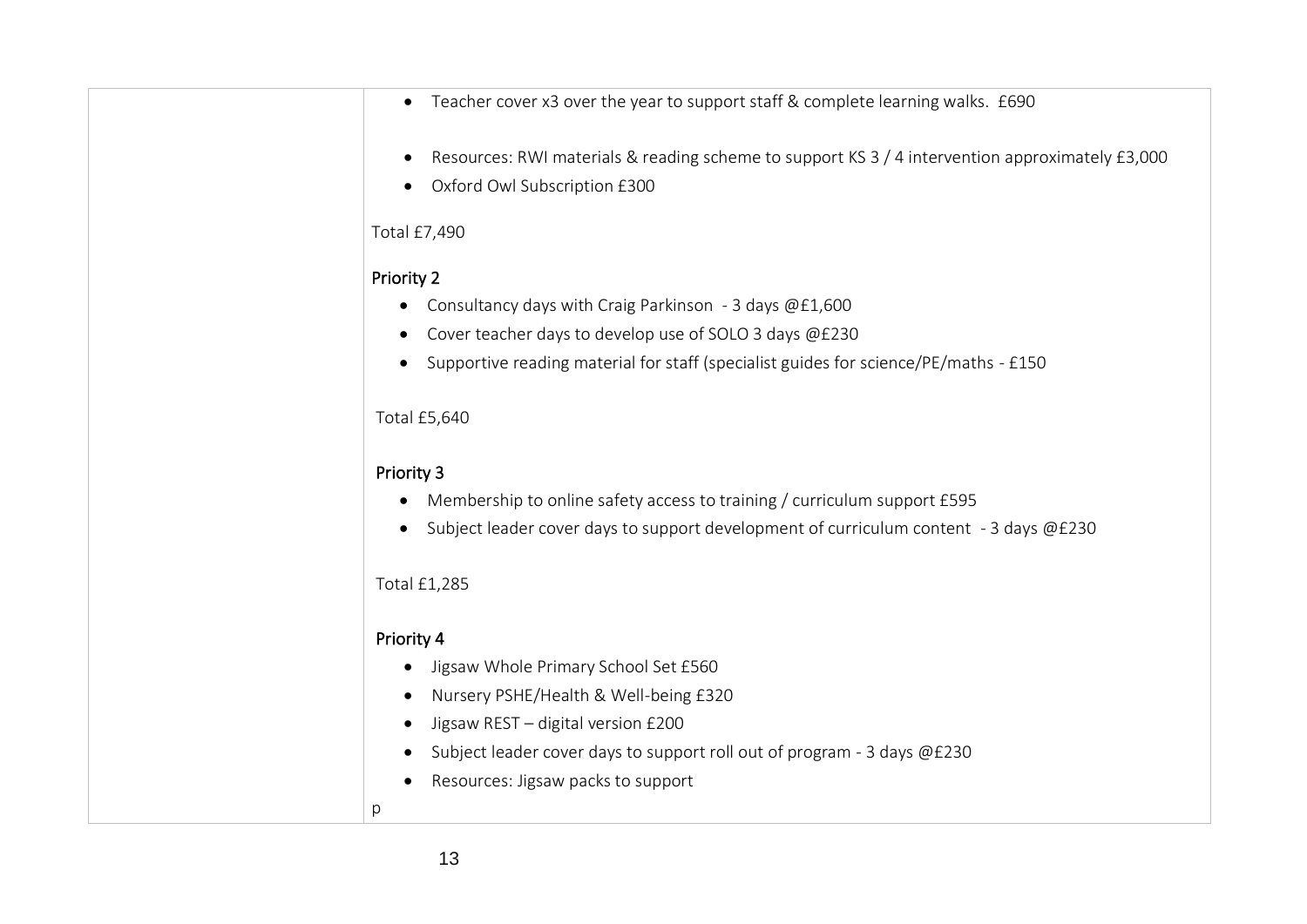| Total £1,770                                                                                                                                                                                                                                                |
|-------------------------------------------------------------------------------------------------------------------------------------------------------------------------------------------------------------------------------------------------------------|
| Priority 5<br>• Subscription Packages for Specialist Learning Support<br>• 1 half-day session per fortnight = 9 days/year $£4,000$<br>In school teacher co-ordinator = 1 day per term £690<br>$\bullet$<br>• CPD Dyslexia training - £1,000<br>Total £5,690 |

### Wider strategies for current academic year

| Measure                                                                                                                                 | Activity                                                                                                                                                                 |  |
|-----------------------------------------------------------------------------------------------------------------------------------------|--------------------------------------------------------------------------------------------------------------------------------------------------------------------------|--|
| Priority 1<br>Supporting families                                                                                                       | Remote / onsite support for families in relation to curriculum workshops, support for poverty & mental<br>health,                                                        |  |
| Priority 2<br>Well-being Mentor                                                                                                         | Weekly/fortnightly contact with students (in additional to 9 Children in Care students)<br>1:2:1 time - listening to pupils, guiding and nurturing emotional well-being. |  |
| Supporting families who face challenges due to their social and economic situation,<br>Barriers to learning these<br>priorities address |                                                                                                                                                                          |  |
| Projected spending                                                                                                                      | As above                                                                                                                                                                 |  |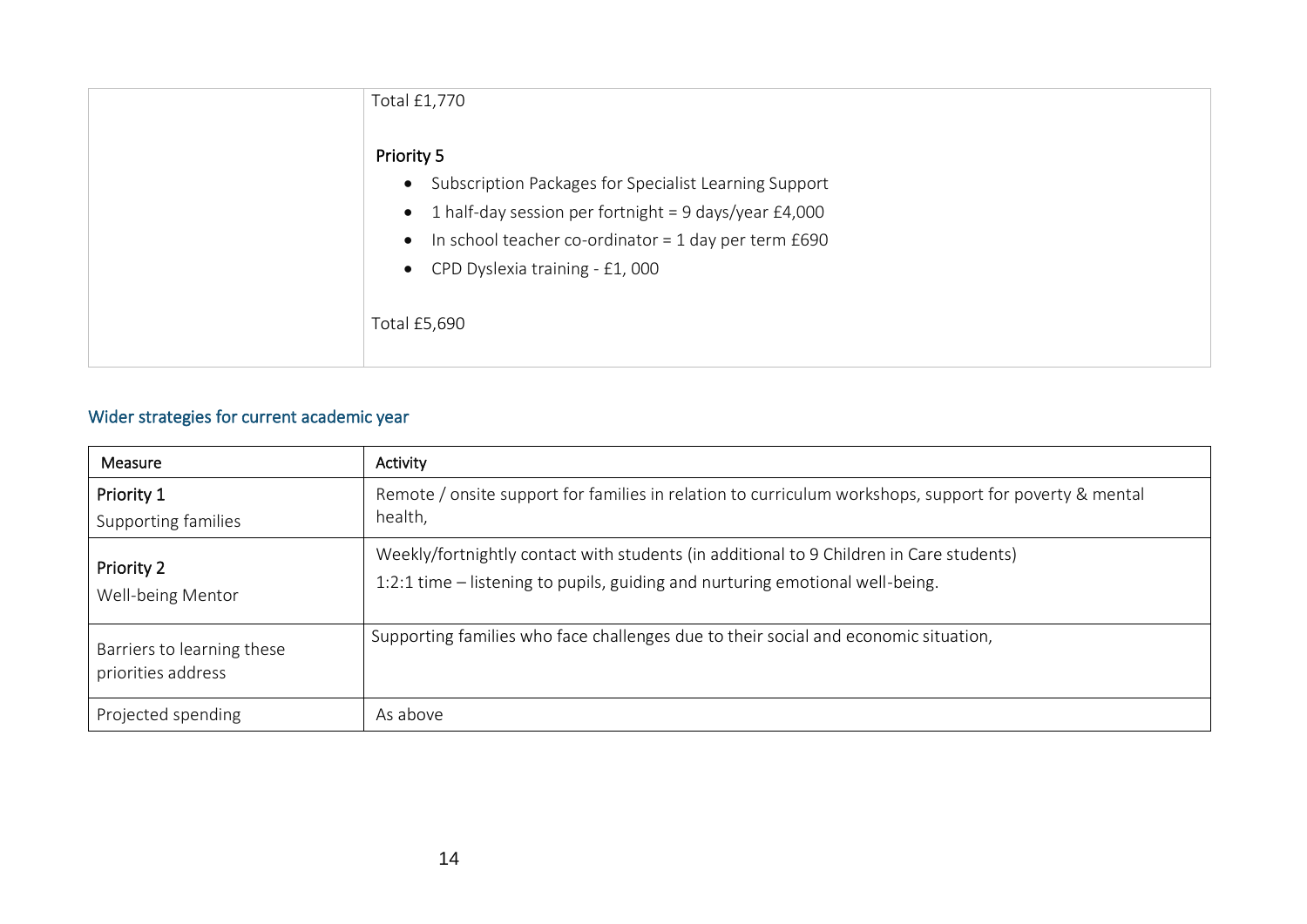# Monitoring and implementation

| Area                | Challenge                                                                                                                                  | Mitigating action                                                                                                             | Actions by who              | Actions by when      |
|---------------------|--------------------------------------------------------------------------------------------------------------------------------------------|-------------------------------------------------------------------------------------------------------------------------------|-----------------------------|----------------------|
|                     | Ensuring staff are provided with<br>sufficient time to enable the<br>development of their professional<br>skills & knowledge.              | Use of inset time & additional cover<br>provided to enable the CPD to be<br>successful.                                       | SLT/<br>Teaching staff      | Termly<br>Review     |
| Teaching            | Ensuring Subject Leaders in English,<br>Maths & PHSE are given the support<br>to implement their Subject<br>Development Plans effectively. | Use of Management Time. Support<br>provided by Line Manager.<br>Use of external trainers to deliver<br>high quality training. | MS/BW                       | <b>Termly Review</b> |
|                     | Enabling the effective<br>implementation of SOLO taxonomy<br>is developed across school.                                                   |                                                                                                                               |                             |                      |
| Targeted<br>support | Ensuring Intervention programmes<br>are delivered regularly.                                                                               | Allocation within TT for Invention<br>programmes to be achieved.                                                              | AD/BW/MS                    | <b>Termly Review</b> |
|                     |                                                                                                                                            | Monitoring of success of Intervention<br>Programmes.                                                                          |                             | End of Year          |
| Wider<br>strategies | Ensuring time is provided to make<br>the Home Links be effectively<br>achieved.                                                            | SLT/ELT to work in partnership with<br>families to enable school community<br>to work together.                               | SLT/ELT<br><b>SALT Team</b> | Termly<br>Review     |
|                     | Ensuring parental involvement of<br>specific families.                                                                                     |                                                                                                                               |                             |                      |